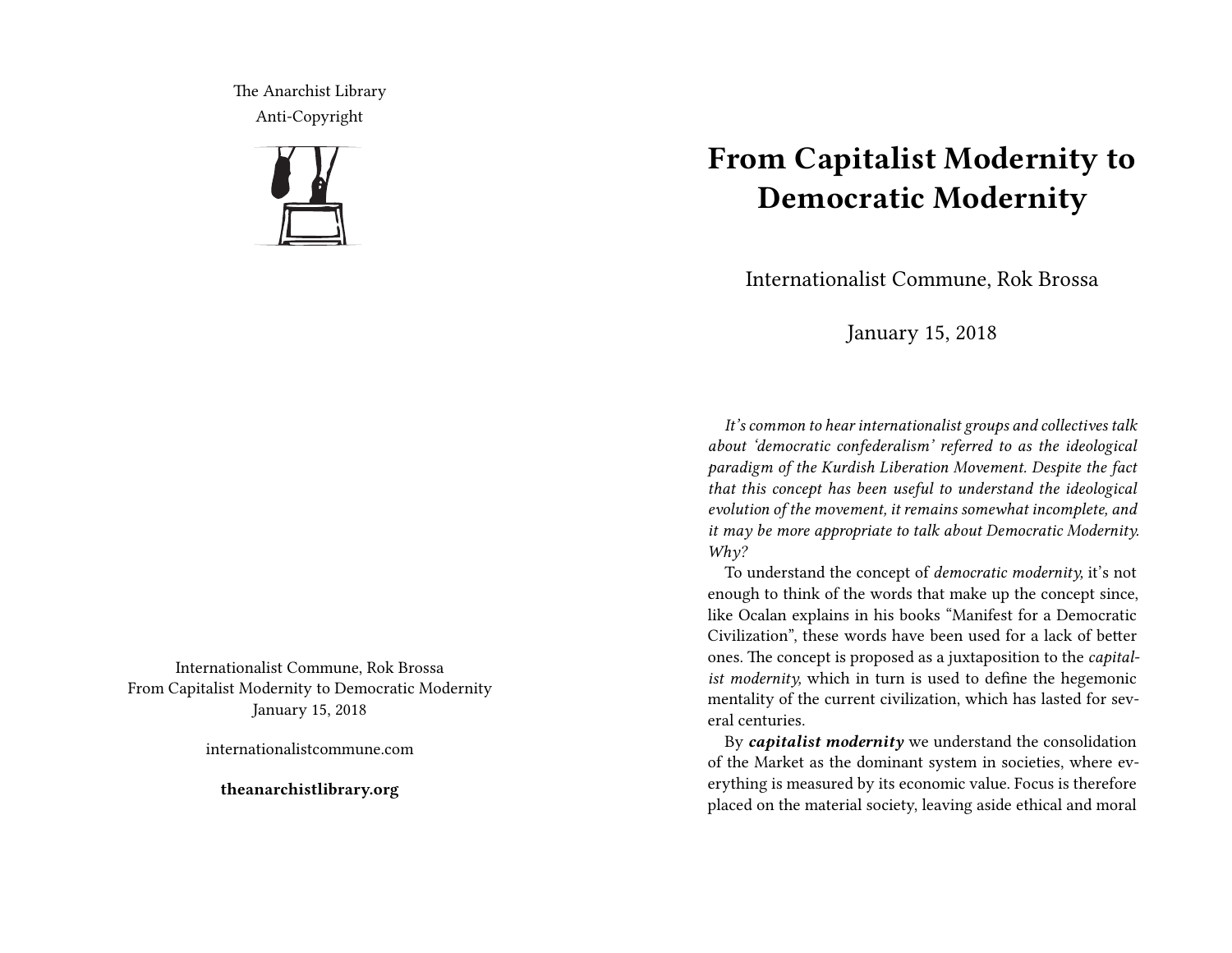values which are necessary in order for a society to exist. The current application of the Market system, which has spread to all realms of life and society, is based on two elements that have managed to become hegemonic: the positivism and the Nation-state.

**Positivism**, which consolidated as a source of knowledge along with empiricism and the Cartesian scientific method, promotes an object-subject dualism. However, the idea that an "objective" observation, simulating to be a rational *subject* which is completely external to the *object* of study, has catastrophic results when applied to sociology. The mentality by which we can only extract objective knowledge of that which we can see, experiment and demonstrate, is centered around material values, while turning our back on spiritual and ethical ones which have accompanied humanity since the dawn of time. It is precisely these immaterial values that initiated societies, consolidating a common ethical and moral system – a regime of truththat was essential for society to expand further than the tribe or clan.

Furthermore, the **nation-state** has consolidated as the hegemonic political structure since the french revolution. The struggle for liberty carried out by the popular and oppressed classes, against the despotism of the monarchic-theocratic states of medieval Europe, was ably led by the nascent bourgeoisie's thirst for power. The need for a common identity which would unite the anti-monarchic movement, once the moral identity of religion was abandoned, was filled in by the material identity of the citizen, which became the cornerstone upon which the new civilization was built. Instead of serving God, they would now serve the State. The premise "one language, one flag, one nation" became the cement that would homogenize the new nation-states, leading them to deny and repress any other identity which failed to comply.

But, what lies behind the State? Just as priests and monarchs controlled society through the ideological force held in the

is the path that must always be considered as the first option, seeking a democratic solution. But if the state refuses to accept the conditions presented by the society, answering with violence, the only real alternative is a people's revolutionary war.

The objective we must fight for in all these processes, both when building *democratic autonomy,* organizing democratic confederalism and also transforming the state into a *democratic republic, is to build the* **democratic nation**. The concept D*emocratic N*ation must not be understood under the paradigm of the nation-state of one language, one flag, one homeland but as the bigger social unity that shares history and culture which are common to them. When we speak about nation we do so, in lack of a better word, but we refer to the idea of a wider society, shared by people that live in a common territory. The democratic nation is not bound to certain borders on a map, but to a society that feels akin and shares common values and a common mentality.

The democratic nation must focus first in attaining an egalitarian and ecological society, seeking the emancipation of women and the defense of nature as priorities. The mentality of a democratic nation involves a series of dimensions and spheres that must be managed in a democratic way based on ethics and social consciousness. This means all spheres such as the individual inside community, social life, political life, relations between couples, the management of the economy, the legal structure, culture, self-defense and diplomacy. These dimensions interact with each other and can not be understood as fragmented and isolated compartments but as interrelated elements wee need to enhance to allow the well-functioning of society. The democratic nations therefore become a new unity, knitted through Democratic Confederalism, building a global network that will bring forth a **democratic civilization**. This process will be culmination of the democratic modernity.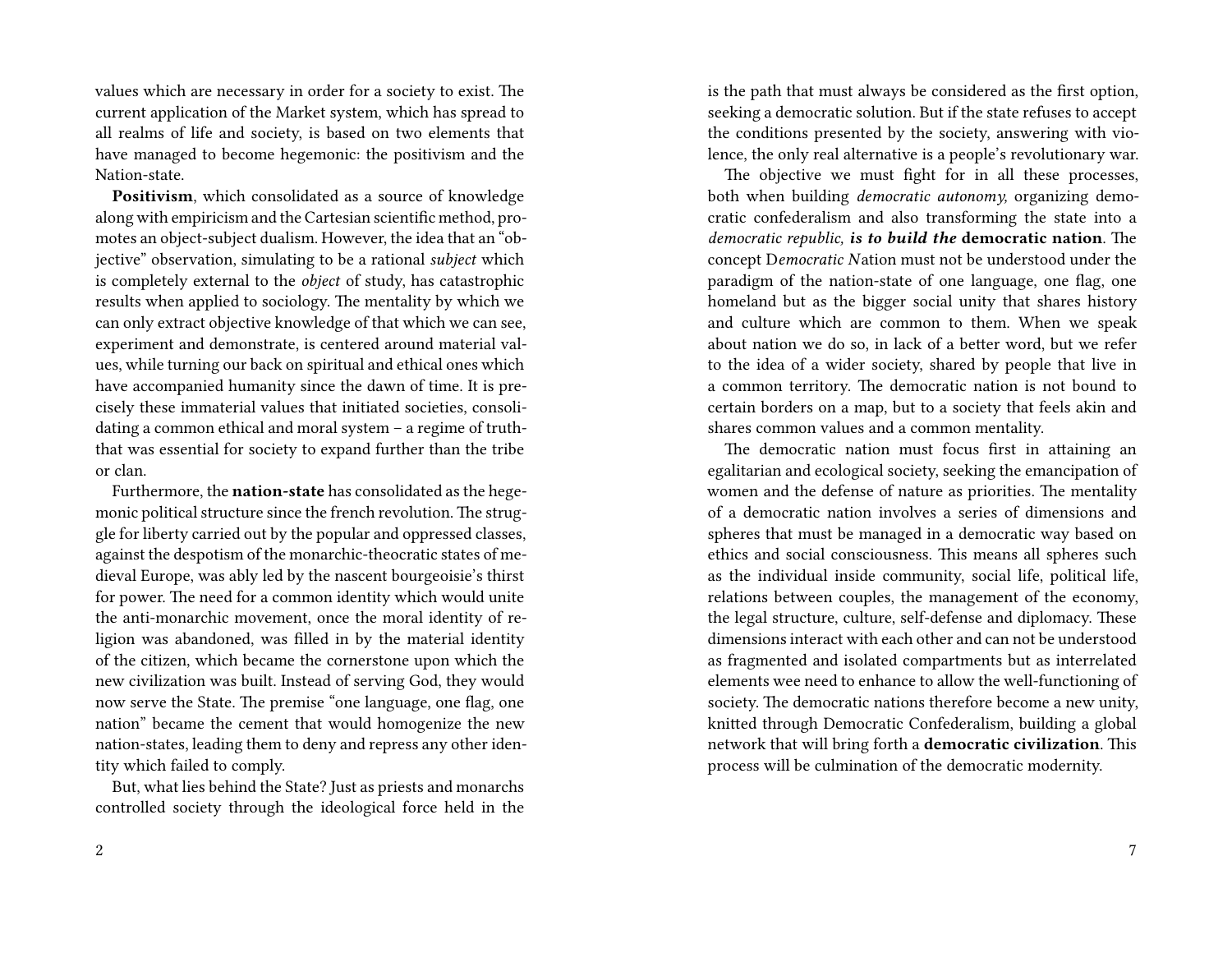ing lines: *democratic confederalism, democratic republic and the democratic nation.*

**Democratic Autonomy** consists in the process of social organization by which the emancipation of the nation-state is attained. It focuses on a local perspective, often with a municipalist approach, seeking to organize society from the bottom up and on a grassroots level based on self-management and mutual aid. As these local nodes are built, they will seek to generate feedback between them intertwining with other similar processes of self-organization throughout the confederalist structure. This process of organization between local social groupings, which are autonomous and independent of the state, is what we understand as **Democratic Confederalism.**

As this network is configured, it is likely that the states try to attack it using different war tactics, attempting to perpetuate its dominance and exploitation of society and the individuals that compose it. To avoid this happening it is necessary to carry out a diplomatic task with the states, that must be seen as a self-defense strategy, seeking to limit its power through accords and social contracts. The more organized and strong society is, the more room for maneuver it will have to defeat the state, being always careful so as to not let the state manipulate them. The states that respect *democratic autonomy* and the organization based on democratic confederalism, is what we understand as the democratic republics.

These **D***emocratic Republics* must not be understood as the end-objective, but as a means to limit the power of the states. The ideas developed by libertarian socialism are spot on when they point to the state as the enemy, but lack the depth to present alternatives. The state has many and elaborated mechanisms of self-defense, that must be deactivated step by step through social organization. A direct confrontation against the state is taking the conflict where the state wants it to be, to its natural terrain, military war, a scenario in which the state disposes of gigantic resources and experience. Therefore dialogue

"word of the gospel", the bourgeois elite amassed a great deal of material power through commerce and money, and implemented the ideology of the "invisible hand of the market". Commerce, considered essentially dishonest throughout history due to its lack of ethics, became the core of the new social system. The materialistic mentality of capitalism managed to displace the moral mentality of religion, which after centuries of coexistence and collaboration with power had ended up utterly corrupted.

This process paved the way for the culmination of the capitalist modernity in which nation-states, justifying their actions through positivism, became the most efficient tool of exploitation and oppression. The extreme materialism of this type of society merged with the patriarchal, chauvinist and anthropocentric heritage of the judeo-christian morality, which had been predominant in the absolute monarchies. "Maximum profit" as a concept which should guide and regulate all life was thus built, and with it the wealth it created, based on the exploitation of women, nature and the oppressed classes.

**Democratic modernity,** therefore consists in overcoming this hyper-materialistic era, laying its foundation precisely on the ethical values and democratic practices that are nonetheless underlying in our society. To achieve this stage, the Kurdish Liberation Movement does not merely give a theoretical definition of the what society should "objectively" do; the new ideology that emerges from this paradigm avoids the positivist mentality and totaliaritanism of the Nation-State. The political organization is therefore positioned not as a vanguard outside of society, but as a subject of transformation from within, seeking to show the praxis of what being a democratic society means.

**Criticism and self-criticism** have been key aspects for transformation and the sharpening of ideology, learning from the revolutionary trajectory that 40 years ago was inspired by Marxism and the National Liberation Movement. It has been